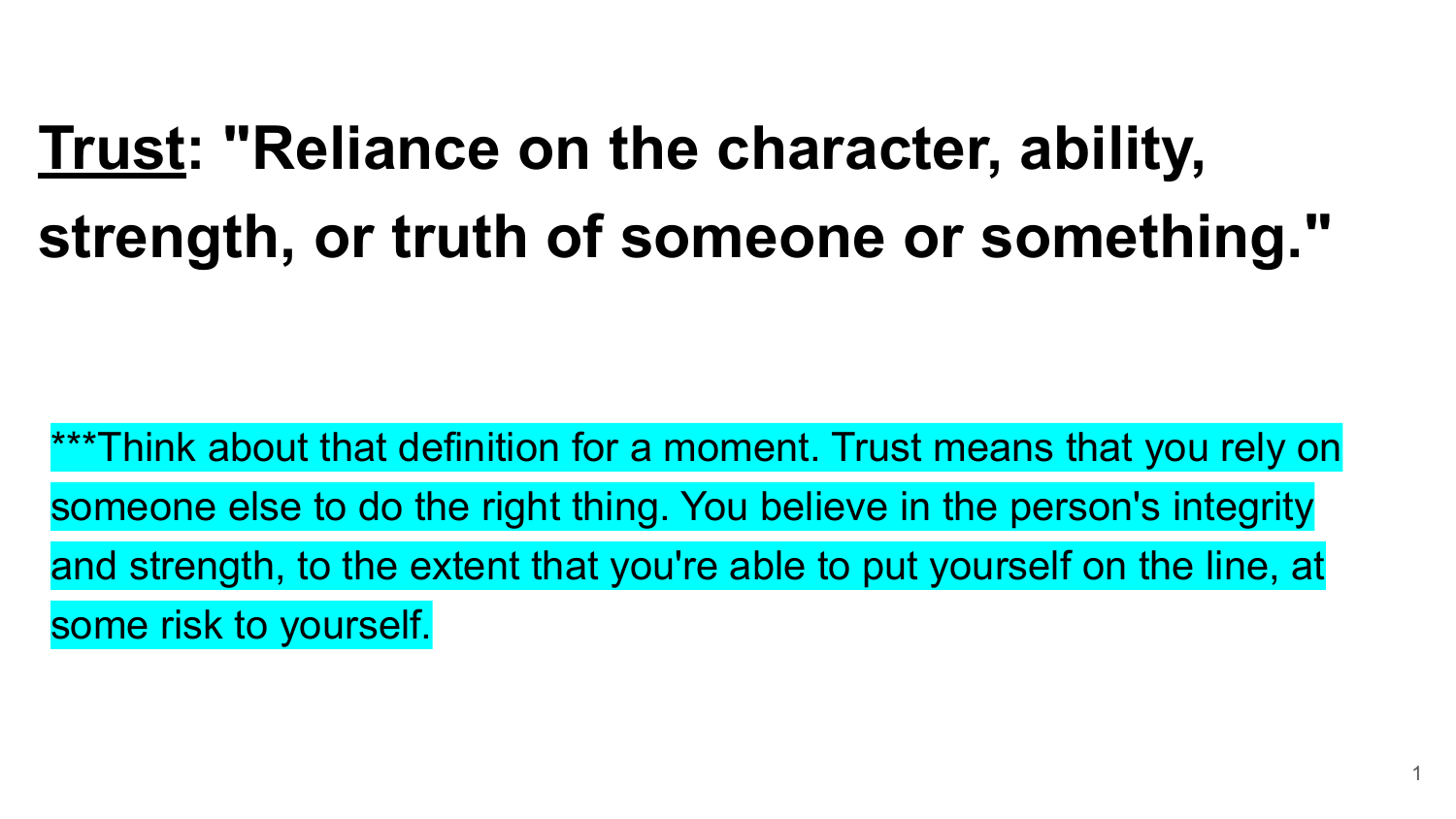### **Tools For Building Trust**

**"Building trust does not happen by accident"**: How to prioritize trust and build this amongst your team?

**I. Sharing and Giving away one's authority**

*Any action to show trust by allowing others to decide and act will strengthen their trust in you.*

- Rotate responsibility in preparing a meeting.
- Delegate decision making.
- **II. Keep Your Team Members Informed & Let Team Members Shine**
	- Clear communication (perhaps both orally and in writing).
	- Remember to empower.

#### **III. Keeping Leaders accountable (Camp Counselors Responsible):**

- Hold team leaders accountable for building trust with and between their team members.
- Instead of demanding easy consensus, teach your team members how to discuss alternative ideas and approaches in pursuit of the best approach.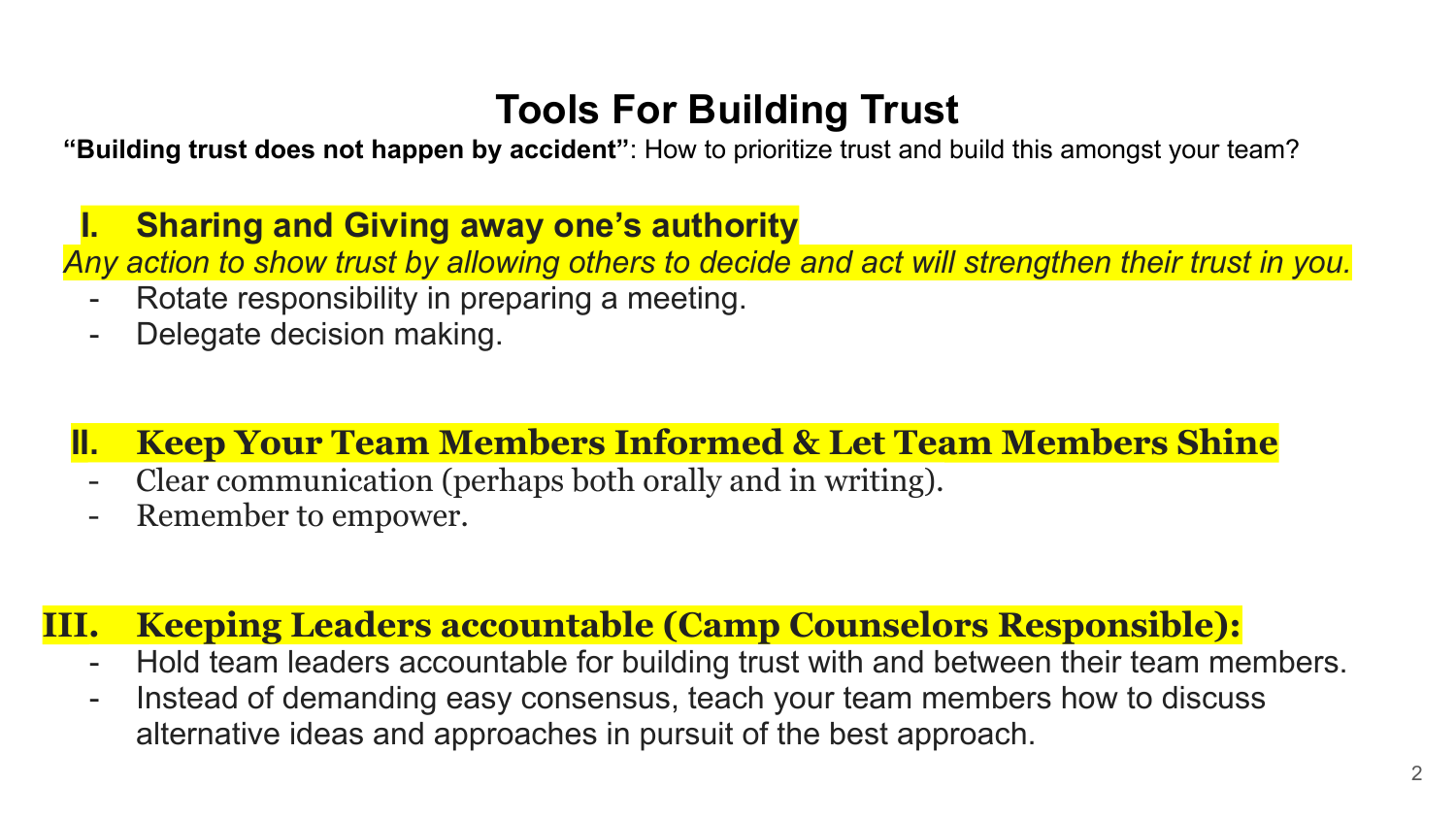#### **Tools For Building Trust cont'd**

**"Building trust does not happen by accident"**: How to prioritize trust and build this amongst your team?

IV. **Open Communication -** *You need to get everyone on your team talking to one another in an honest, meaningful way.*

- **- Create a team charter** that sets expectations and encourages team members to ask questions and discuss his/ her expectations. This charter should be revisited regularly.
- **Get to know each other personally** set time for informal discussions that enhance relationships more broadly and allow the madrichim (counselors) to share their vulnerabilities in terms of their work in camp and beyond etc.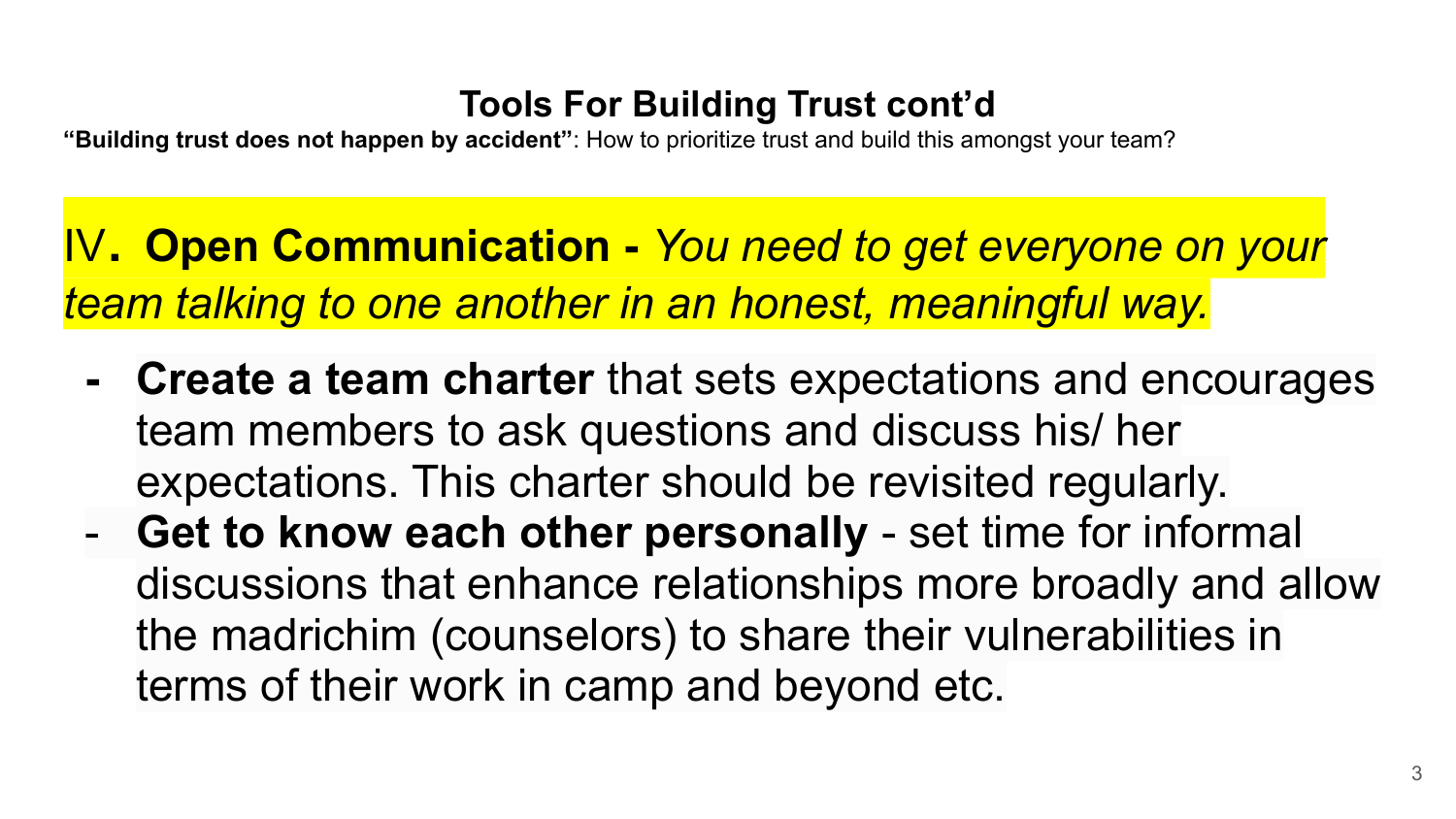## V. **Show your vulnerabilities & Tackle Difficult Issues:**

- **- Show your vulnerabilities**. If you make a mistake, admit it. If you are interested in feedback on your performance, ask for it and then do something positive with the input. Make certain to loop back and thank the team members who provided constructive input.
- **Do not let the difficult issues linger.** Remember, everyone is watching you, and the clock on your credibility is running.
- **Always match your words with your actions.** The "do" must match the "tell" or your credibility will suffer and trust will fade.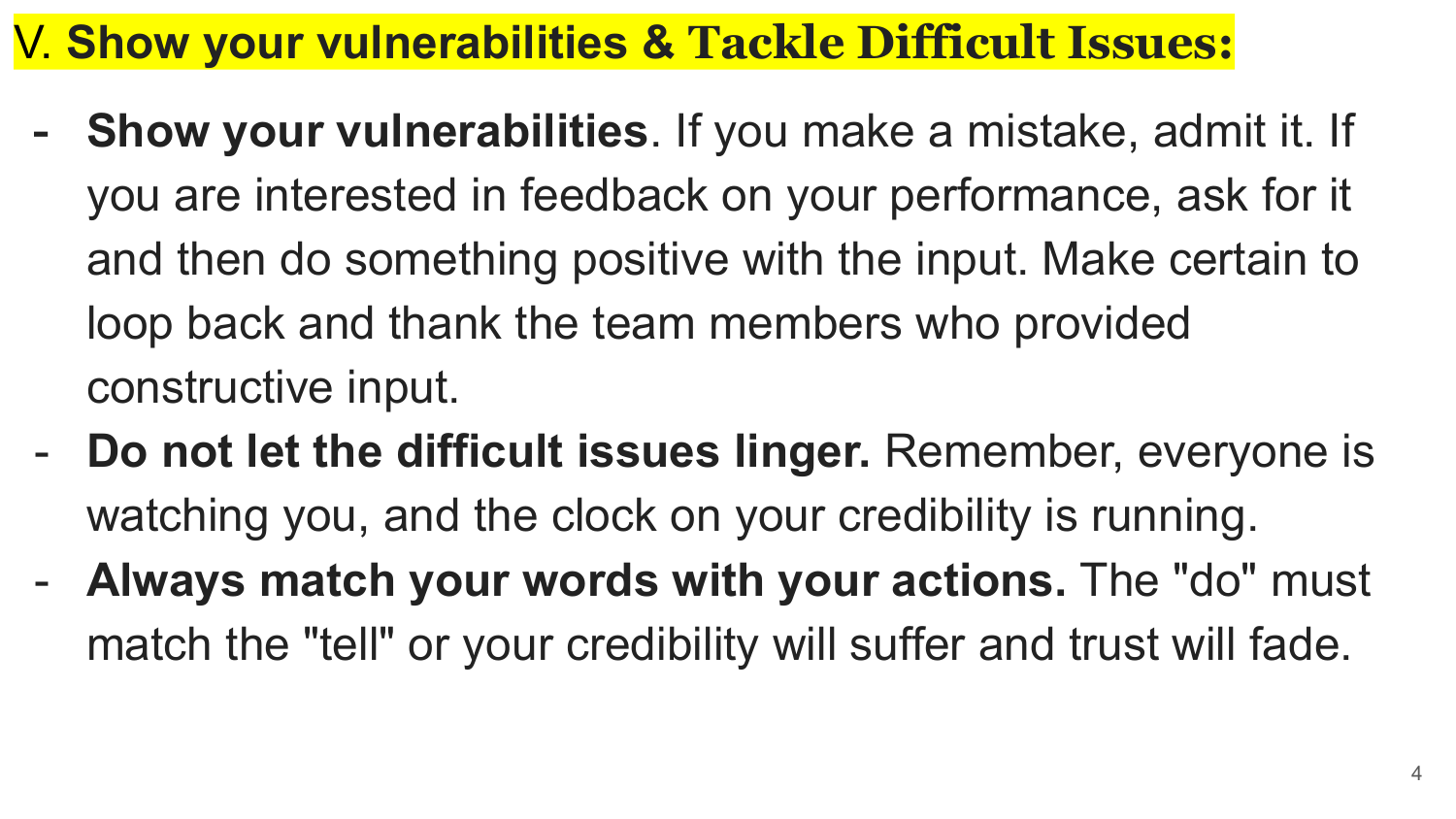#### **Tools For Building Trust cont'd**

**"Building trust does not happen by accident"**: How to prioritize trust and build this amongst your team?

#### **Three Final suggestions…**

A- **Hold regular one-on-one meetings -** Ask team members to bring a "catalog" of their work. This ensures that part of the time is spent on the important items and not just on fire drills. If they are falling behind in a way that creates risk, encourage them to tell you (and don't shame them). **People need to feel safe telling you about their problems, or you won't be able to help resolve them.**

B- **Be fair when giving feedback.** Set clear standards for assessing performance at the start of the summer. When giving feedback during your one-on-ones, make sure you do so equally based on the standards you originally set. This way everyone will know what is expected of them and be held mutually accountable for their actions.

C- **Approach those who may be struggling silently.** Some team members may not feel comfortable approaching you with a problem. Signs that someone may be having a hard time include: demotivation, lack of productivity, high stress, or trouble focusing.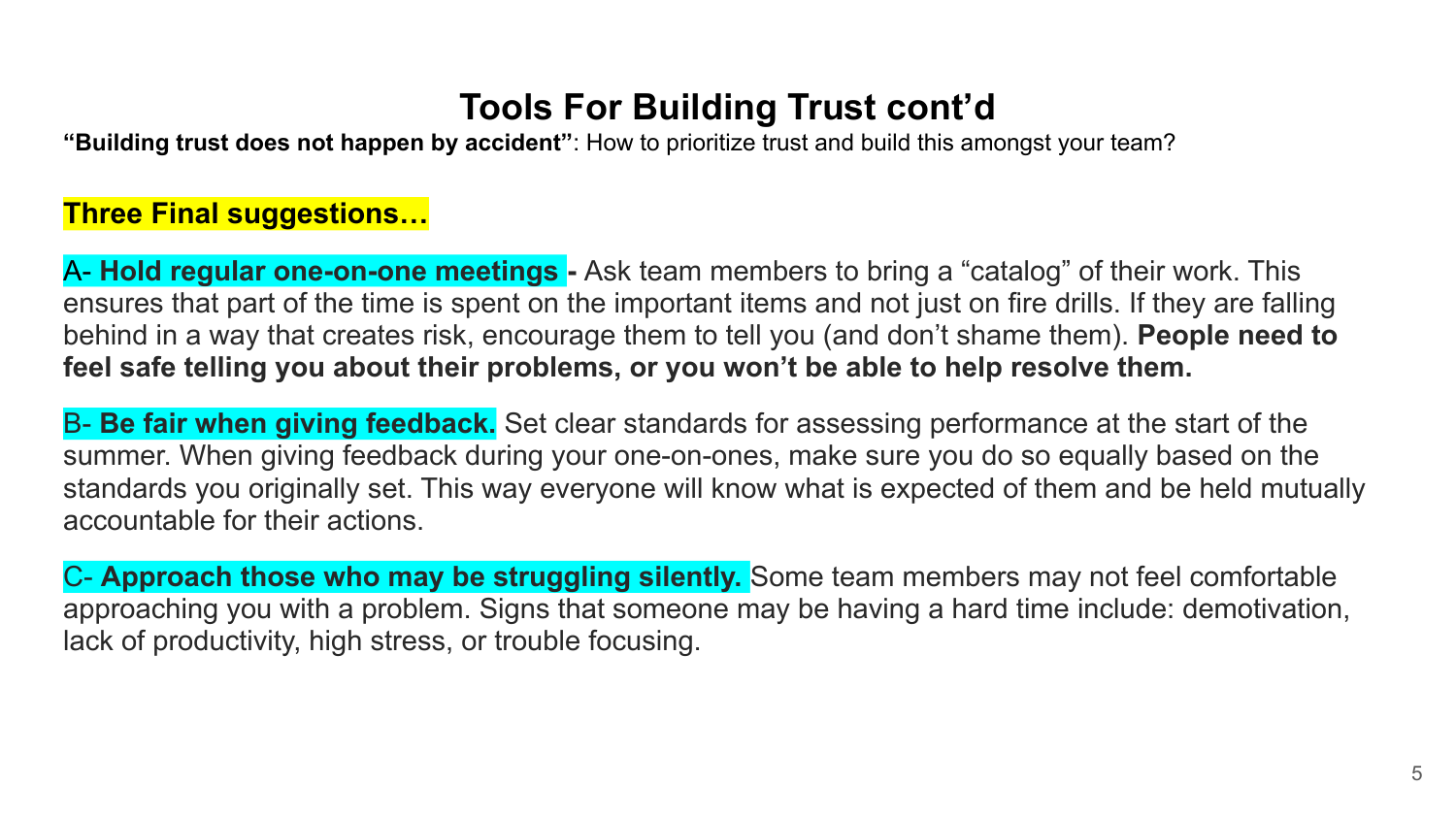## **Trust Tool**

A - What are my strengths in building a team of TRUST?

1- 2- 3-

B- Top 3 areas I plan to work on this summer to build TRUST amongst my team:

1-

2-

3-